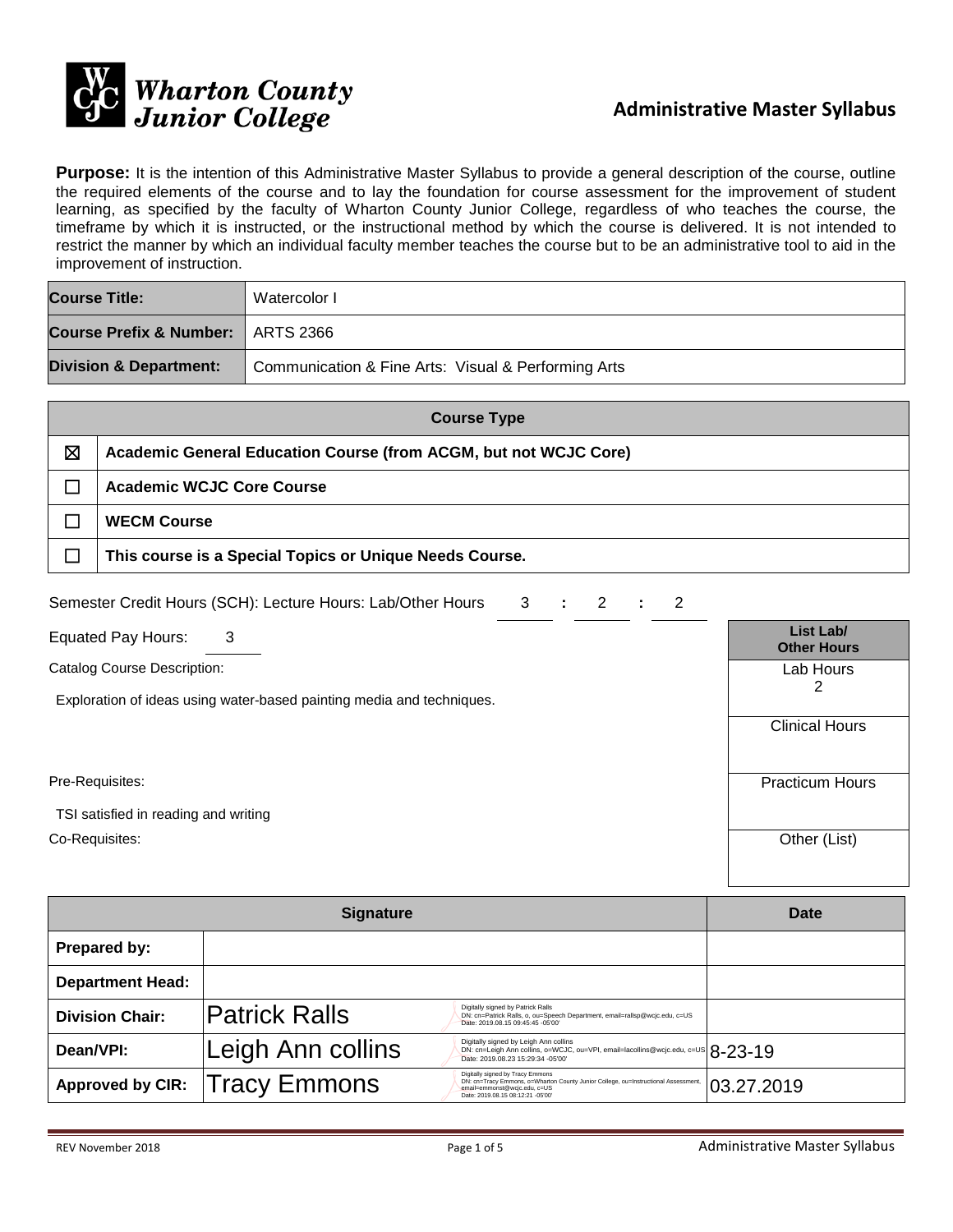**I. Topical Outline:** Each offering of this course must include the following topics (be sure to include information regarding lab, practicum, and clinical or other non-lecture instruction).

Color Composition; Painting "wet-in-wet"; Dry Brush techniques; Layering; Studio Technology; Preparation for contextual viewing (exhibition); Historical and Contemporary Art Forms.

#### **II. Course Learning Outcomes**

#### **Learning Outcomes – Upon successful completion of this course, students will: Methods of Assessment**

1. The student will demonstrate artistic skills using a variety of water color media.

2. The student will demonstrate an understanding of the techniques necessary to utilize water color as a medium for artistic expression.

3. The student will demonstrate knowledge of art as an exploration of individual expression, and an appreciation for painting as a universal reflection of ideas and emotions and how various water media are utilized throughout history.

4. Each student will demonstrate the ability to offer and receive constructive criticism.

5. The student will demonstrate the control of form so that a finished painting presentation is accomplished. 6. Each student will demonstrate an understanding of watercolor as an illustrative media for communication and how this has been utilized throughout history.

Class Demonstrations Exams Group Assignments Projects **Quizzes** Class Discussion

# **III. Required text(s), optional text(s) and/or materials to be supplied by the student:**

Watercolor paper and blocks, brushes, watercolor paints and studio space

**IV. Suggested Course Maximum:** 15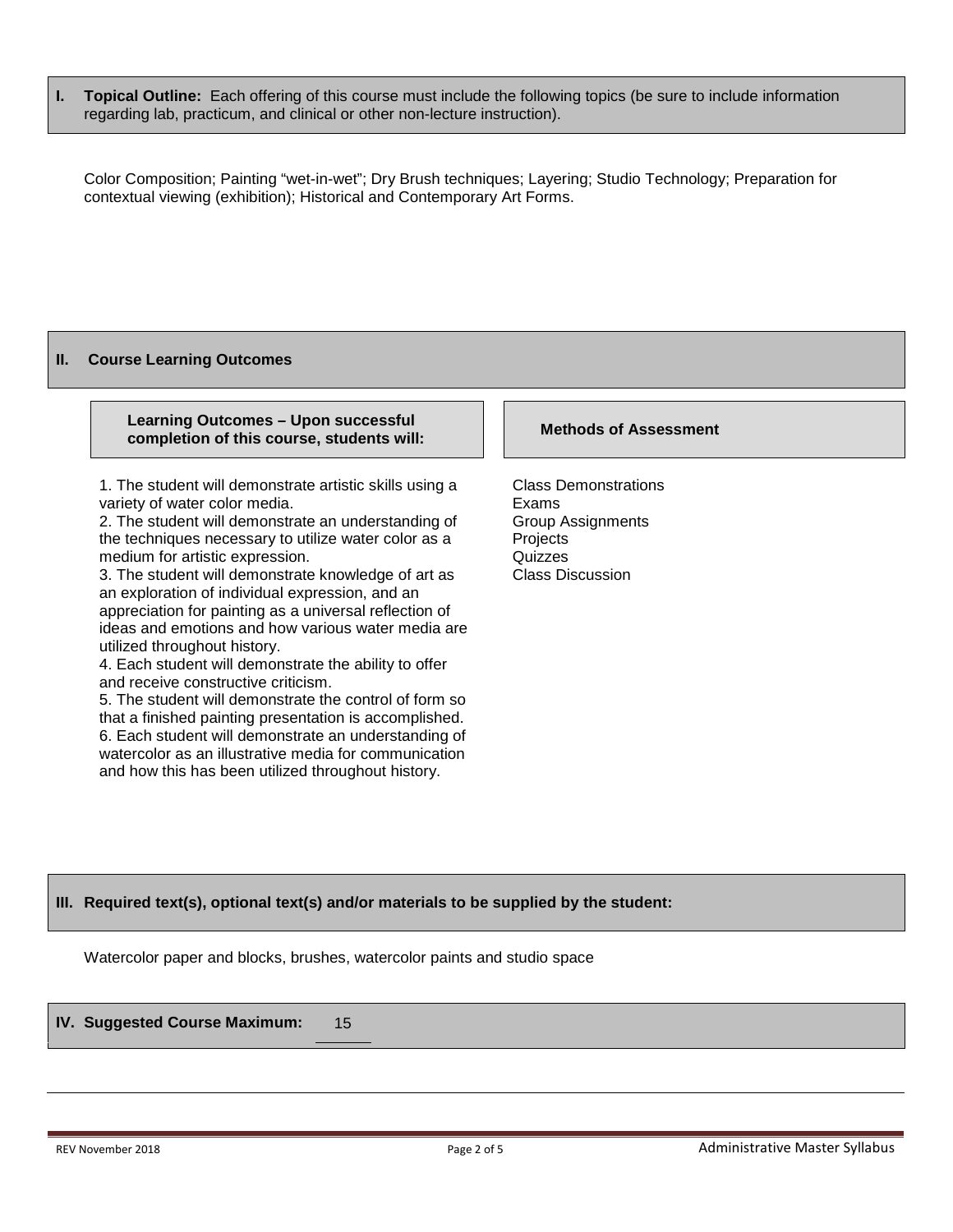# **V. List any specific or physical requirements beyond a typical classroom required to teach the course.**

Studio space, supplies and storage space

**VI. Course Requirements/Grading System:** Describe any course specific requirements such as research papers or reading assignments and the generalized grading format for the course.

| Grade Weights - |                               |           |
|-----------------|-------------------------------|-----------|
| Quizzes         |                               | 10 points |
| Participation   |                               | 10 points |
| Projects        |                               | 80 points |
|                 |                               | 100 total |
|                 | Instructor's Grading System - |           |
| 90-100          | A                             |           |
| 80-89           | в                             |           |
| 70-79           | C                             |           |
| 60-69           | D                             |           |
| Below 59        | F                             |           |
|                 |                               |           |